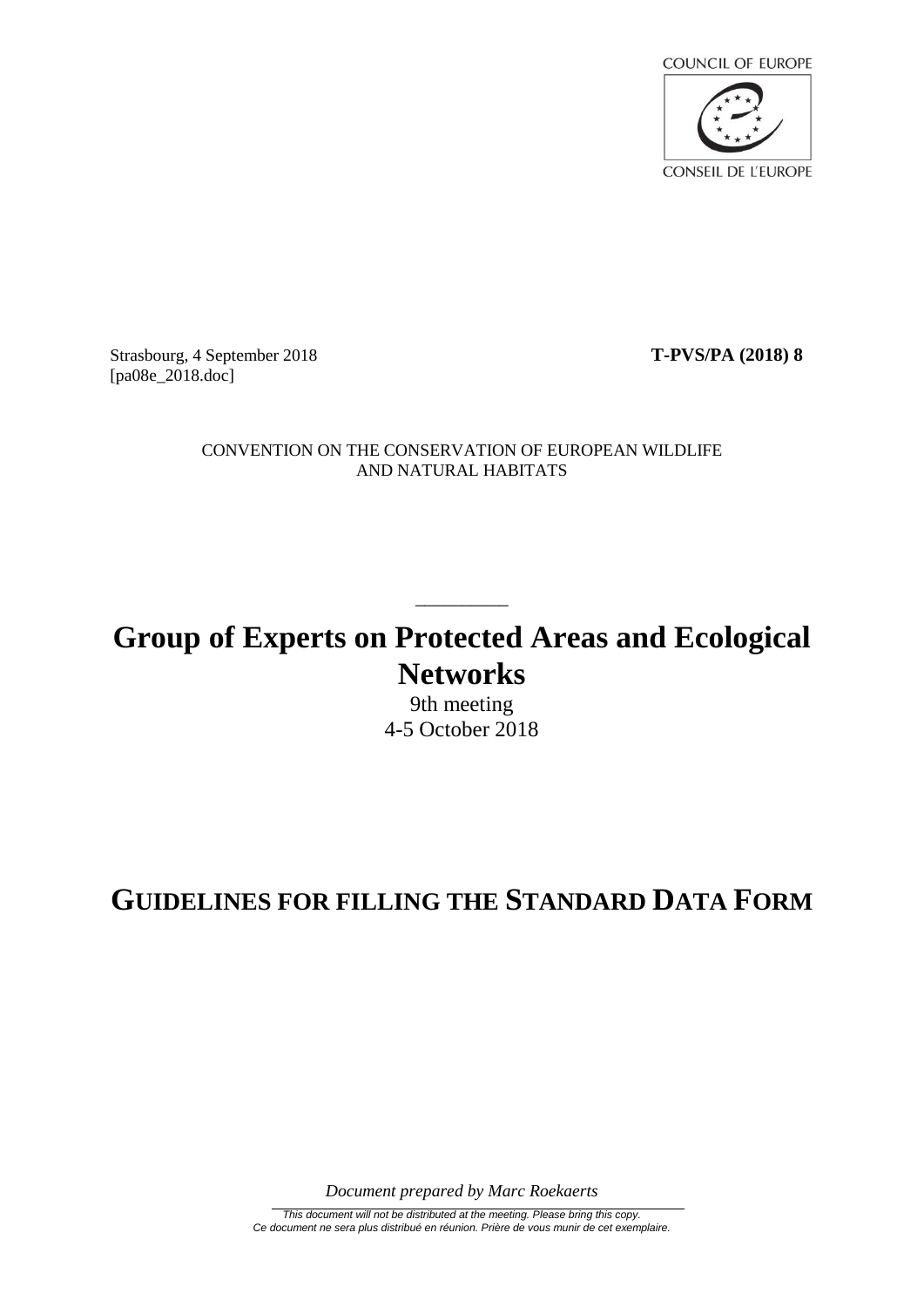# **Table of contents**

| 1.               |                                                                                      |
|------------------|--------------------------------------------------------------------------------------|
|                  |                                                                                      |
|                  |                                                                                      |
|                  |                                                                                      |
|                  |                                                                                      |
|                  |                                                                                      |
|                  |                                                                                      |
|                  |                                                                                      |
| 2.               |                                                                                      |
|                  |                                                                                      |
|                  |                                                                                      |
|                  |                                                                                      |
|                  |                                                                                      |
|                  |                                                                                      |
|                  |                                                                                      |
| 3.               |                                                                                      |
|                  | 3.1 Habitat types listed in Resolution No. 4 (1996) present on the site and site     |
|                  |                                                                                      |
|                  | 3.2 Species referred to in Resolution No. 6 (1998) and site evaluation for them-11 - |
|                  |                                                                                      |
| $\overline{4}$ . |                                                                                      |
|                  |                                                                                      |
|                  |                                                                                      |
|                  |                                                                                      |
|                  |                                                                                      |
|                  |                                                                                      |
| 5.               |                                                                                      |
|                  |                                                                                      |
|                  | 5.2 Relation of the described site with other sites (neighbouring sites and sites    |
|                  |                                                                                      |
|                  |                                                                                      |
| 6.               |                                                                                      |
|                  |                                                                                      |
|                  |                                                                                      |
|                  |                                                                                      |
|                  |                                                                                      |
| 7.               |                                                                                      |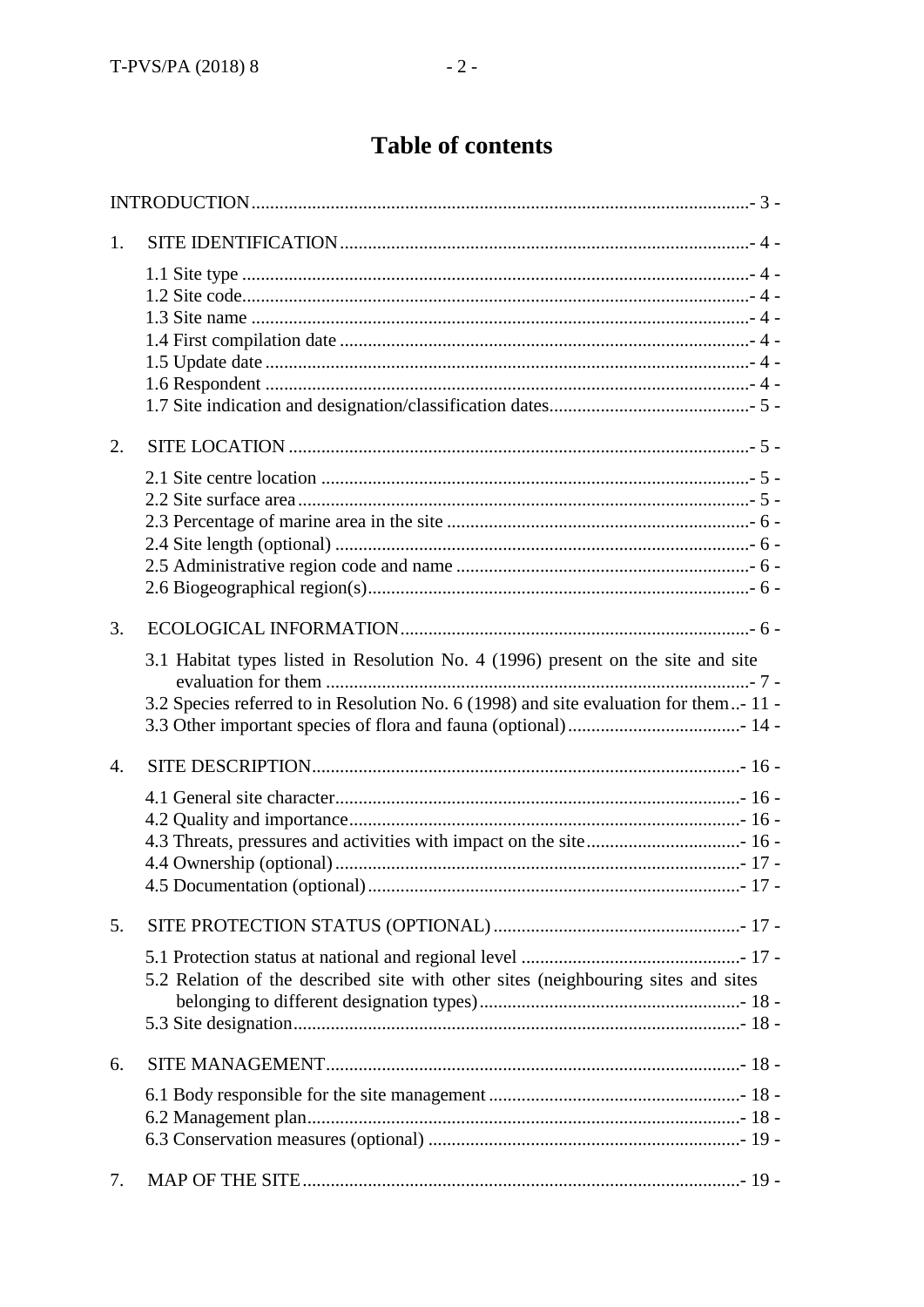## <span id="page-2-0"></span>**INTRODUCTION**

The Emerald Network is the ecological network for the conservation of wild animal and plant species and natural habitats of European importance. It consists of the Areas of Special Conservation Interest (ASCI) designated under [Recommendation No. 16 \(1989\)](https://search.coe.int/bern-convention/Pages/result_details.aspx?ObjectId=0900001680746c25) and [Resolution No. 3 \(1996\)](https://search.coe.int/bern-convention/Pages/result_details.aspx?ObjectId=09000016807467d3) of the Standing Committee to the Bern Convention.

Central to the success of the Emerald Network is the level of information on habitats and species of European interest. Hence data and information are needed in a structured and comparable format.

The basis for providing the data to implement the provisions of the Emerald Network is outlined in [Resolution No. 5 \(1998\)](https://rm.coe.int/1680746bfa) concerning the rules for the Network of Areas of Special Conservation Interest (Emerald Network) and its revised Annex I.

#### **The purpose and use of the Standard Data Form**

The main objectives of the Emerald Network Standard Data Form (SDF) and the resulting database are:

- (1) to provide the necessary information to enable the Standing Committee to Bern Convention to coordinate measures to create and maintain a coherent Emerald Network and to evaluate its effectiveness for the conservation of the species and habitats respectively listed in Resolutions [No. 6 \(1998\)](https://rm.coe.int/1680746afc) et [No. 4 \(1996\);](https://rm.coe.int/16807469e7)
- (2) to update the list of Areas of Special Conservation Interest (ASCI);
- (3) to provide a consistent and useful format for the exchange and communication of information on Emerald Network sites;
- (4) for the use in research, planning and for other purposes in support of conservation policy;
- (5) to provide a reliable reference and information source for the assessment of specific problems in case of potential infringements of the Bern Convention.

The SDFs, being the documentation of the Emerald Network, are considered an important information source for all these purposes. This documentation should therefore be kept reasonably up-to-date in order to fulfill its various purposes well. Thus regular updating by Contracting Parties and Observer States to the Bern Convention based on the best information available is strongly recommended. Negative changes to the SDF should be duly reported according to the [guidelines](https://rm.coe.int/guidelines-for-explaining-negative-changes-in-emerald-network-proposed/168073f68c) agreed on by the Group of Experts on Protected Areas and Ecological Networks.

# **The revised Standard Data Form**

The SDF was revised with a view to improving the availability and quality of data that are implicitly needed for the Emerald Network. Thereby certain parts of the old form were removed as they had become redundant; here in particular the improved availability of digital spatial data within the infrastructures for spatial information is taken into account. Additionally, certain important gaps were filled (e.g. information on the percentage of marine area within the sites) and necessary improvements were made to the structure of the data on ecological information.

Another reason for revision was the fast development of information technology for data management (e.g. automatic quality checks or the exact tracking of changes between deliveries) as well as the increasing availability of digital geographical information and analysis tools. Therefore no paper maps or forms are required any longer and data needs to be provided in electronic format only.

This document provides information about the different data fields of the SDF as well as on the geographical information needed and it illustrates how they should be completed.

#### **Reference Portal for the Emerald Network**

However some elements will be subject to change over time and subject to changes due to technical developments. Those elements shall be found in a 'Reference Portal for the Emerald Network', where they will be kept up-to-date and available for consultation. These elements concern: reference documents (e.g. the coding of species), technical support material (e.g. data-model, applications) as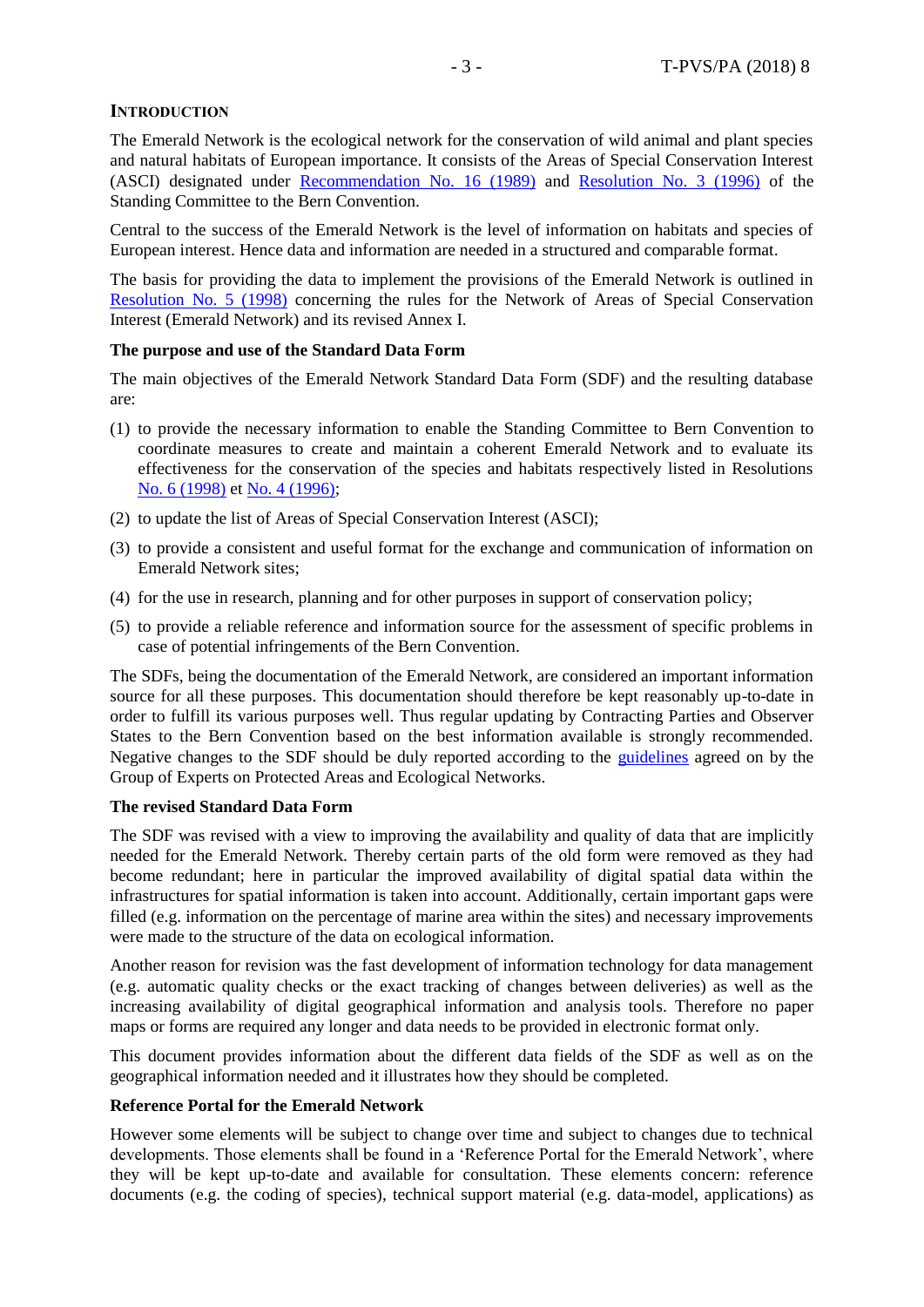well as guidelines to ensure a consistent use of the SDF by all countries and to outline the technical and administrative procedures on how to submit data to the Secretariat of the Bern Convention.

## **The Emerald Network Standard Data Form and its database**

Each site proposed, candidate or designated must have a completed Standard Data Form. All fields of the SDF are obligatory unless specifically mentioned otherwise.

# <span id="page-3-0"></span>**1. SITE IDENTIFICATION**

# <span id="page-3-1"></span>**1.1 Site type**

This one-character code (A, B or C) indicates whether the site is a Site only designated for the conservation of birds (equivalent to a Special Protection Area (SPA) under the Birds Directive) or designated for the conservation of habitats or non-avian species (equivalent to pSCI, SCI or SAC under the Habitats Directive) or both.

# <span id="page-3-2"></span>**1.2 Site code**

Each site is recognised by a unique code that comprises nine characters and consists of two components:

- 1. The first two characters form the country code (see the ISO country codes on the Emerald Network Reference Portal).
- 2. The remaining seven characters, which serve to create a unique alphanumeric code for each site, are to be given following a logical and coherent system defined by the responsible national authority. As the codes are the identifying element of the sites they should be stable over time.

# <span id="page-3-3"></span>**1.3 Site name**

Sites names are entered in their local language. In this way, difficult translation is avoided and integration of existing data on the national or local level is straightforward. In the case of different characters (e.g. Cyrillic), names are transliterated into the Latin alphabet. Do not give site names in upper case text (e.g. 'Gave de Pau' NOT 'GAVE DE PAU').

# <span id="page-3-4"></span>**1.4 First compilation date**

Enter the date you wish to see as the 'first compilation date' for the information recorded in the SDF. The data field takes the form of the year (four digits) followed by the month in numeric form (two digits).

Example: 199305: data first compiled in May 1993.

In case of an enlargement of the site leave the 'first compilation date' unchanged, as this date is used for the first submission of the site only. Instead enter the date when the enlargement took place in the field 'update date' (see 1.5).

# <span id="page-3-5"></span>**1.5 Update date**

Enter the date when the information reported for the site was last changed, using the same format as for date in the example given for 1.4. In the case of a record of a new site leave the 'update' field empty. Where the information has been updated several times this field contains the date of the most recent change of information.

# <span id="page-3-6"></span>**1.6 Respondent**

Enter here the official contact information of the organisation (e.g. the competent administrative authority) that compiled the information contained in the record. The respondent should be the contact point in case of technical questions; the respondent can be a 'role' within the organisation (e.g. position within a unit).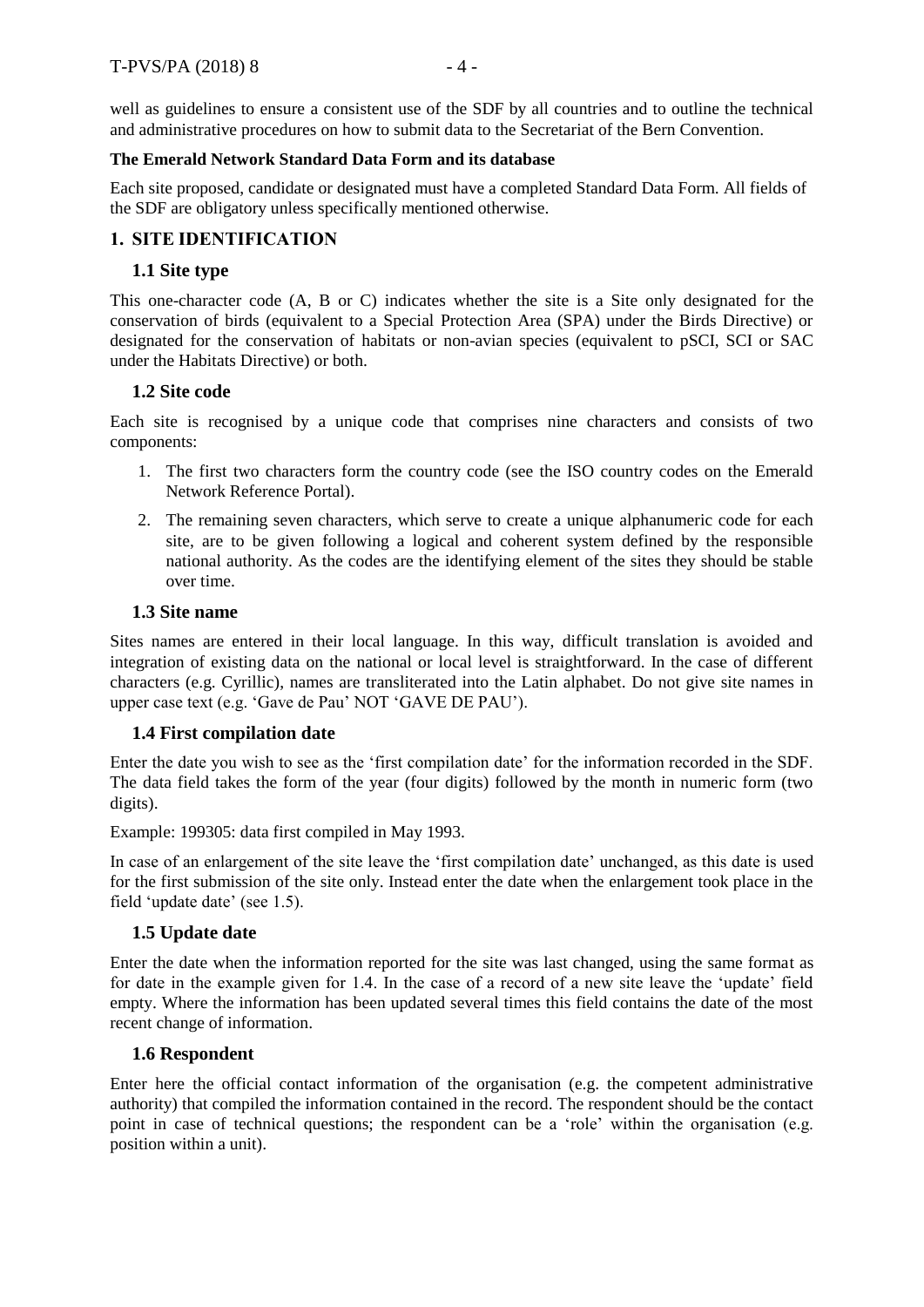### <span id="page-4-0"></span>**1.7 Site indication and designation/classification dates**

Four obligatory dates must be considered: the date a site is proposed as an Emerald Network site; the date the site is accepted as a Candidate Emerald Network site, the date the site is adopted as an Emerald Network site, and the date the site was designated nationally. Sub-fields will indicate the year and month of these dates. Where a site has been designated and subsequently enlarged, the year of the initial listing should be kept and the most recent total area should be given.

The different date fields are crucial for making the distinction between the different categories of sites (e.g. when making the data public in the Emerald Network Viewer). For this reason, countries are requested to send a new data base with corrected date fields after each Standing Committee meeting where revised designations were adopted.

Enter the National legal reference of the ASCI designation in the relevant free text field. Additional explanations can be given in the optional free text field 'Explanations'.

#### <span id="page-4-1"></span>**2. SITE LOCATION**

#### <span id="page-4-2"></span>**2.1 Site centre location**

The geographical coordinates (longitude and latitude) of the centre of the site must be entered in Decimal Degrees. Longitudinal values west of the Greenwich Prime Meridian are given negative values while those to the east are given positive values (this can be confirmed with  $a + sign$  or taken as understood if there is no sign provided).

Where sites are composed of several distinct areas the coordinate of the most important sub-area should be entered (for practical purposes we suggest using the largest area). The coordinates entered for the site must be within the site. Care is needed in generating the centre coordinates automatically; in the following example a site consists of several polygons, the first image (a) shows where coordinates have been automatically created but note that the coordinate of the largest polygon is outside the polygon; in the second image (b) a single coordinate is generated for the largest site though it lies outside the site; in the third image (c) a coordinate is created for the largest site and the coordinate lies inside the polygon. Only the last example  $(c)$  is correct<sup>1</sup>.



Conversion from Degrees, Minutes, and Seconds (DMS) is straightforward. A DMS value is converted to decimal degrees using the formula  $(D + M/60 + S/3600)$  e.g. Longitude 9° 15′ 30″ WEST, Latitude 54° 36′ 30″ becomes Longitude – 9,2583, Latitude 54,6083.

#### <span id="page-4-3"></span>**2.2 Site surface area**

 $\overline{a}$ 

Enter the most accurate total surface area available in hectares; decimal places can be used. In case that surface area is not feasible enter the length of site in field 2.4 (site length) and in this case only leave the field site surface area empty.

<sup>&</sup>lt;sup>1</sup> The majority of GIS software provides a function to calculate the centre coordinate within the largest feature of the site automatically.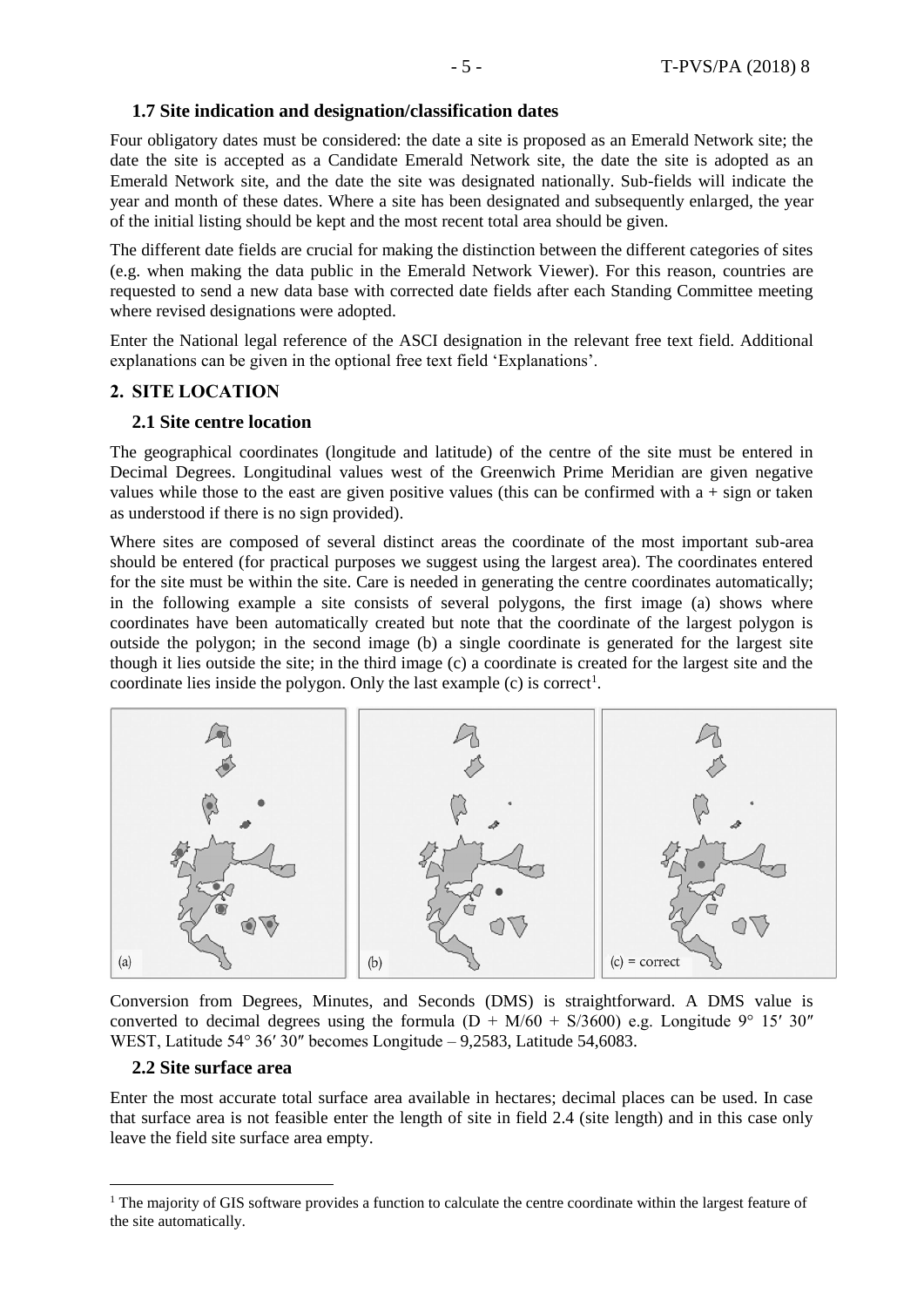Caves: Countries are encouraged to enter projected surface area for caves wherever possible otherwise use field 2.4.

Where the area of the site has changed over time, the most recent total area is entered.

## <span id="page-5-0"></span>**2.3 Percentage of marine area in the site**

The percentage of the marine area in the site has to be given. The definition of the coastline used to define the marine boundary should follow international (e.g. UN Convention on the Law of the Sea — UNCLOS) or national legislation. Each country shall provide the description of the boundary used to the Secretariat of the Bern Convention; it will then be made available in the reference portal (e.g. 'the area below the spring low tide limit').

Use estimation, when exact data are not available. Where the percentage of marine area in the site has changed over time, the most recent percentage should be entered.

## <span id="page-5-1"></span>**2.4 Site length (optional)**

Fill in this field if length is relevant (e.g. cliffs). Site length is entered in kilometres.

In case that the surface area is not given in field 2.2 the estimated site length must be entered here.

Where the length of the site has changed over time, the most recent total length is entered.

## <span id="page-5-2"></span>**2.5 Administrative region code and name**

For EU Member States, Eurostat has developed a standard hierarchical coding system for the regions of the European Union to reference statistical data. A full description can also be found at the homepage of Eurostat.

For non-EU countries an equivalent coding system is developed in close collaboration with the national Emerald teams. One code is obligatory. Where a site is split between two or more regions, as many codes as regions which are involved are entered in the database. The region name is required for cross- checking. The Administrative Region codings are available from the Emerald Network Reference Portal.

Where a site is not covered by an Administrative region, enter the code for 'extra region' or refer to the other administrative regions available from the Emerald Network Reference Portal.

#### <span id="page-5-3"></span>**2.6 Biogeographical region(s)**

With reference to the map of the biogeographical regions (see the Emerald Network Reference Portal) indicate in which of these biogeographical region(s) the site occurs by marking the appropriate boxes; this does also apply for marine sites.

In case that a site is located in more than one region, the percentage of the coverage per region should be entered (optional).

Additional information on marine regions: The indication of the marine regions in the SDF is due to practical/technical reasons and concerns Countries in which one terrestrial biogeographic region is bordering two marine regions; it has no other implications. The most recent boundaries of the biogeographical regions and marine regions as well as the coding can be downloaded from the Emerald Network Reference Portal.

# <span id="page-5-4"></span>**3. ECOLOGICAL INFORMATION**

Countries should provide:

— all the relevant information on species of fauna and flora covered by Resolution No. 6 (1998) and regularly occurring migratory species not included in the Resolution (obligatory),

— all relevant information concerning the types of habitats listed in Resolution No. 4 (1996) (obligatory),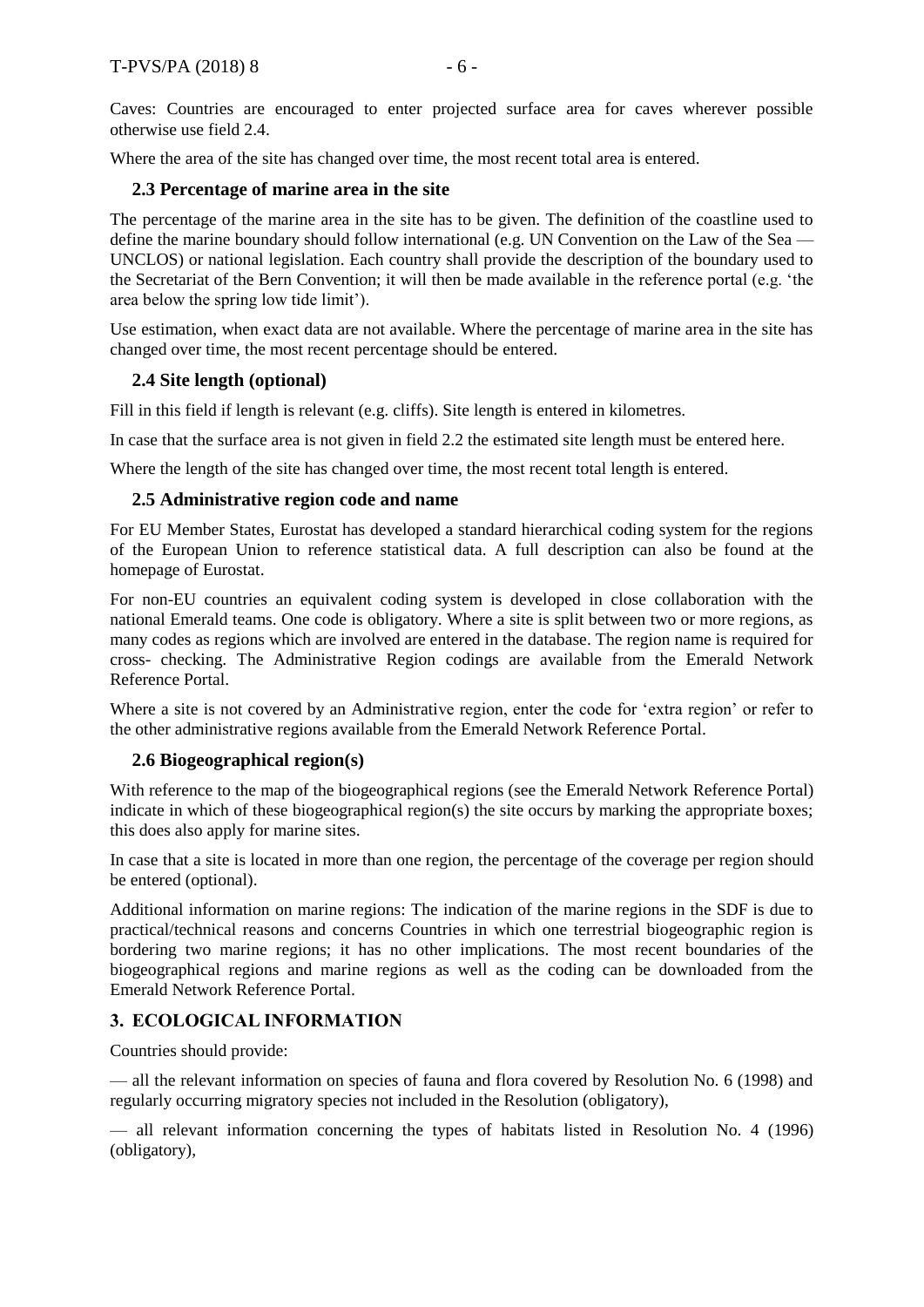— other relevant information on important species of fauna and flora and habitats is desirable (optional),

# <span id="page-6-0"></span>**3.1 Habitat types listed in Resolution No. 4 (1996) present on the site and site evaluation for them**

#### (i) *Codes and cover of habitat types listed in Resolution No. 4 (1996) within the site*

**Code:** Enter here the four character code of the habitat types of Resolution No. 4 (1996) as presented in the code list for habitats available from the Emerald Network Reference Portal. Only codes appearing in the currently valid code list of habitat types should be used, codes for subtypes given in the Interpretation Manual should not be used.

**Non-presence (NP)** (optional): In cases where a habitat type listed in Resolution No. 4 (1996) for which the site was originally designated (i.e. which was formerly present) no longer exists on the site, it is strongly recommended to indicate this by entering 'x' in the column NP (alternative to the deletion of the information for this habitat type from the SDF).

**Cover:** All habitats listed in Resolution No. 4 (1996) occurring in the specific site must be noted, with the cover in hectare (see Figure 2). Decimal values can be entered.

There are situations where habitats can overlap (e.g. sand banks occurring within an estuary). In this case enter the area of each of the habitats (e.g. enter the area of the estuary and the size of the sand banks), in such cases, the total area of habitats may be greater than the site area. If this is not considered possible subtract the area of the smaller habitat from the area of the larger habitat.

Please note: In cases where it should be indicated that a habitat is considered as a candidate for introduction on the site, enter '-1' in the field 'size'.

**Caves:** For caves the number of caves can be entered if estimated surface area is not available.

**Data Quality:** Indicate the quality of the measurement in the field data quality. Indicate the data quality as far as possible:  $G = 'Good'$  (e.g. based on surveys); M = 'Moderate' (e.g. based on partial data with some extrapolation);  $P = 'Poor'$  (e.g. rough estimation).

(ii) *Site assessment criteria for a given natural habitat type of Resolution No. 4 (1996)*

— REPRESENTATIVITY: degree of representativity of the habitat type on the site.

The criterion should be linked to the interpretation manual of the habitat types listed in Resolution No. 4 (1996) since this manual provides a definition, an indication of characteristic species and other relevant elements. The degree of representativity gives a measure of 'how typical' a habitat type is. If need be, this assessment should likewise take into account the representativity of the habitat type concerned on the site in question, either for a group of habitat types or for a particular combination of different habitat types.

If the field data, namely quantitative data, for the comparison do not exist or if measurement of the criterion is not feasible, the 'best expert judgment' may be used to rank the habitat type.

The following ranking system should be used:

- **A: excellent representativity,**
- **B: good representativity,**
- **C: significant representativity.**

Furthermore, all cases where a habitat type is present on the site in question in a non-significant manner must be indicated in a fourth category:

#### **D: non-significant presence.**

Where only forms of habitat which are of little conservation value are present please indicate 'D' (non- significant presence). For example a very degraded occurrence of a woodland with many of the usual species absent would be reported as 'D'.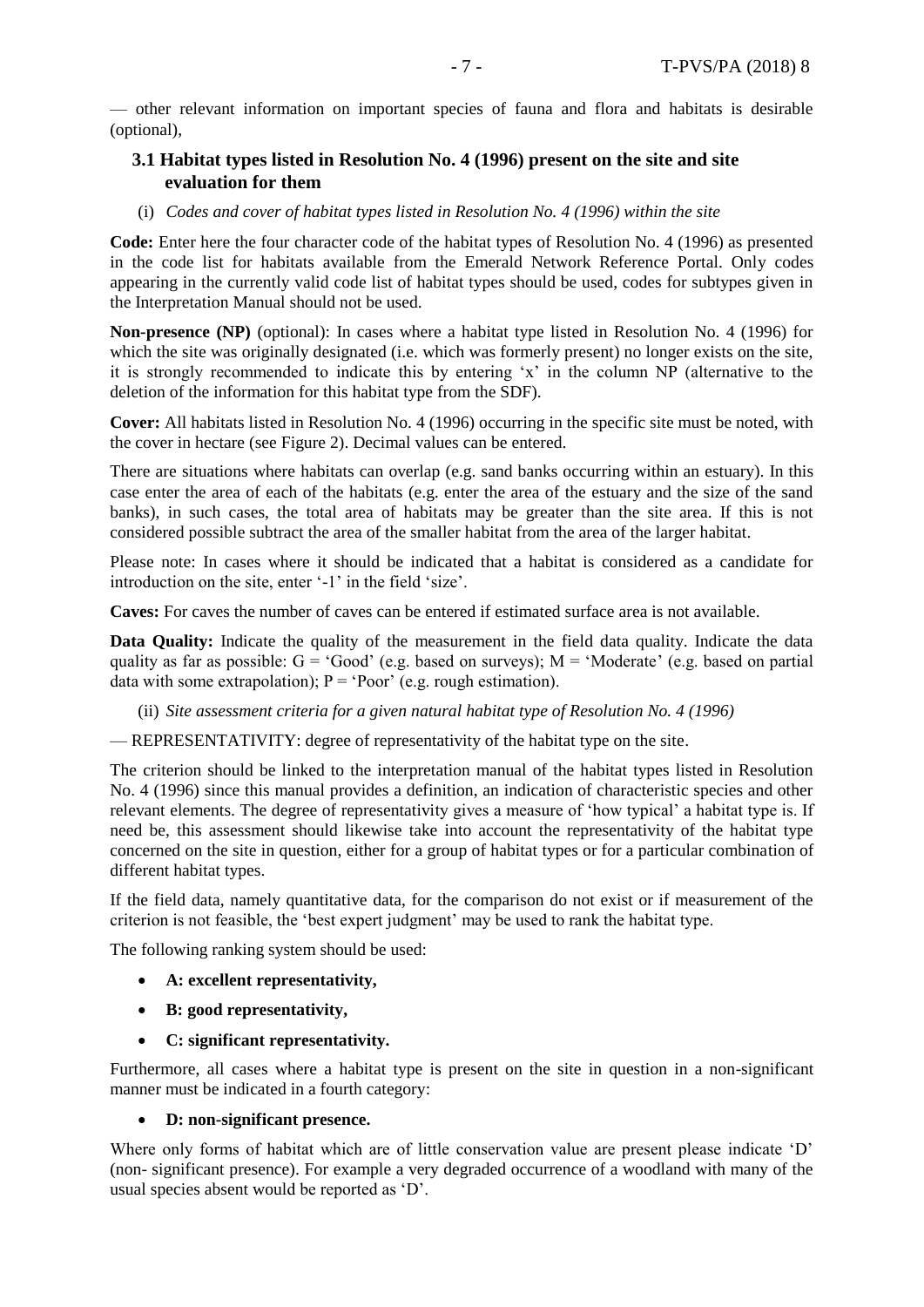— RELATIVE SURFACE: Area of the site covered by the natural habitat type in relation to the total area covered by that natural habitat type within the national territory.

Theoretically, to assess this criterion one needs to measure the surface covered by the habitat type in the site, and the total surface of the national territory that is covered by the same habitat type. Although this is evident, it can be extremely difficult to make these measurements, especially those concerning the reference national surface.

This criterion should be expressed as a percentage 'p'. Whether the two measures exist or can be obtained (and the percentage can therefore be calculated), or that the result arises from estimation according to the best judgement (which is the more likely situation) an evaluation of 'p' in class intervals should be made using the following progressive model.

• A:  $100 \ge p > 15 \%$ 

evaluation' should not be marked.

- $\bullet$  B: 15 \pi p > 2 %
- C:  $2 \ge p > 0$  %

— DEGREE OF CONSERVATION: Degree of conservation of the structure and functions of the natural habitat type, concerned and restoration possibilities.

This criterion comprises three sub-criteria:

- degree of conservation of the structure,
- degree of conservation of the functions,
- restoration possibility.

Although the above sub-criteria could be evaluated separately, they should nonetheless be combined for the requirements of selection of sites proposed on the national list as they have a complex and interdependent influence on the process.

(i) Degree of conservation of the structure

This sub-criterion should be linked to the interpretation manual habitats listed in Resolution No. 4 (1996) since this manual provides a definition, a list of characteristic species and other relevant elements.

Comparing the structure of a given habitat type present in the site with the data of the interpretation manual (and other relevant scientific information), and even with the same habitat type in other sites, it should be possible to establish a ranking system as follows, using the 'best expert judgment':

- I: excellent structure.
- II: structure well conserved,
- III: average or partially degraded structure.

In cases where the sub-class 'excellent structure' is given, the criterion should in its totality be classed as 'A: excellent conservation', independently of the grading of the other two sub-criteria.

In cases where the habitat type concerned on the site in question does not possess an excellent structure, it is still necessary to evaluate the other two sub-criteria.

(ii) Degree of conservation of the functions

It can be difficult to define and measure the functions of a particular habitat type on the defined site and their conservation, and to do this independently of other habitat types. For this reason it is useful to paraphrase 'the conservation of functions' by the prospects (capacity and probability) of the habitat type concerned on the site in question to maintain its structure for the future, given on the one hand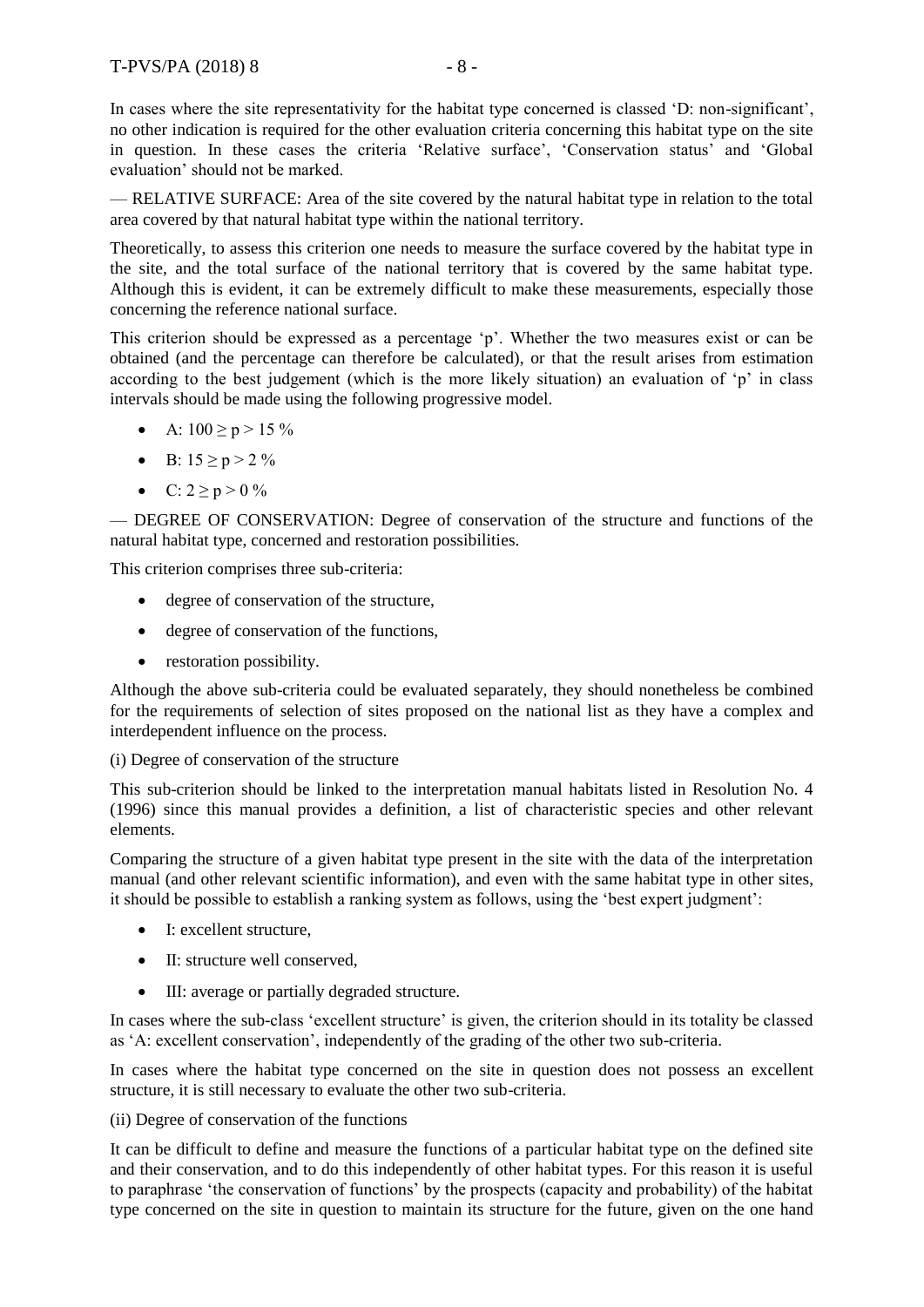the possible unfavourable influences and on the other hand all the reasonable conservation effort which is possible.

- I: excellent prospects,
- II: good prospects,
- III: average or unfavourable prospects.

In cases where the sub-class 'I: excellent prospects' or 'II: good prospects' are combined with the grading 'II: structure well conserved' of the first sub-criterion, the criterion should in its totality classed as 'A: excellent conservation' or 'B: good conservation' respectively, independently of the grading of the third sub-criterion which should not further be considered.

In cases where the sub-class 'III: average or unfavourable prospects' is combined with the grading 'III: average or partially degraded structure' of the first sub-criterion, the criterion in its entirety should be classed as 'C: average or reduced conservation' independently of the grading of the third sub-criterion which should not further be considered.

#### (iii) Restoration possibilities

This sub-criterion is used to evaluate to what extent the restoration of a habitat type concerned on the site in question could be possible.

The first thing to evaluate is its feasibility from a scientific point of view: does the current state of knowledge provide an answer to the 'what to do and how to do it' questions? This implies a full knowledge of the structure and functions of the habitat type and of the concrete management plans and prescriptions needed to restore it, that's to say, to stabilise or increase the percentage of area covered by that habitat type, to re-establish the specific structure and functions which are necessary for its long-term maintenance and to maintain or restore a favourable conservation status for its typical species.

The second question that may be asked is the whether it is cost-effective from a nature conservation point of view? This assessment must take into consideration the degree of threat and rarity of the habitat type.

The ranking system should be the following, using 'best expert judgment':

- I: restoration easy,
- II: restoration possible with an average effort,
- III: restoration difficult or impossible.

Synthesis: applying to the overall grading of the three sub-criteria

**A: excellent conservation** 

 $=$  excellent structure, independent of the grading of the other two sub-criteria,

= structure well conserved and excellent prospects independent of the grading of the third criterion.

#### **B: good conservation**

= structure well conserved and good prospects independent of the grading of the third subcriterion,

= structure well conserved and average/maybe unfavourable prospects and restoration easy or possible with average effort,

= average structure/partially degraded, excellent prospects and restoration easy or possible with average effort,

 $=$  average structure/partially degraded, good prospects and easy restoration.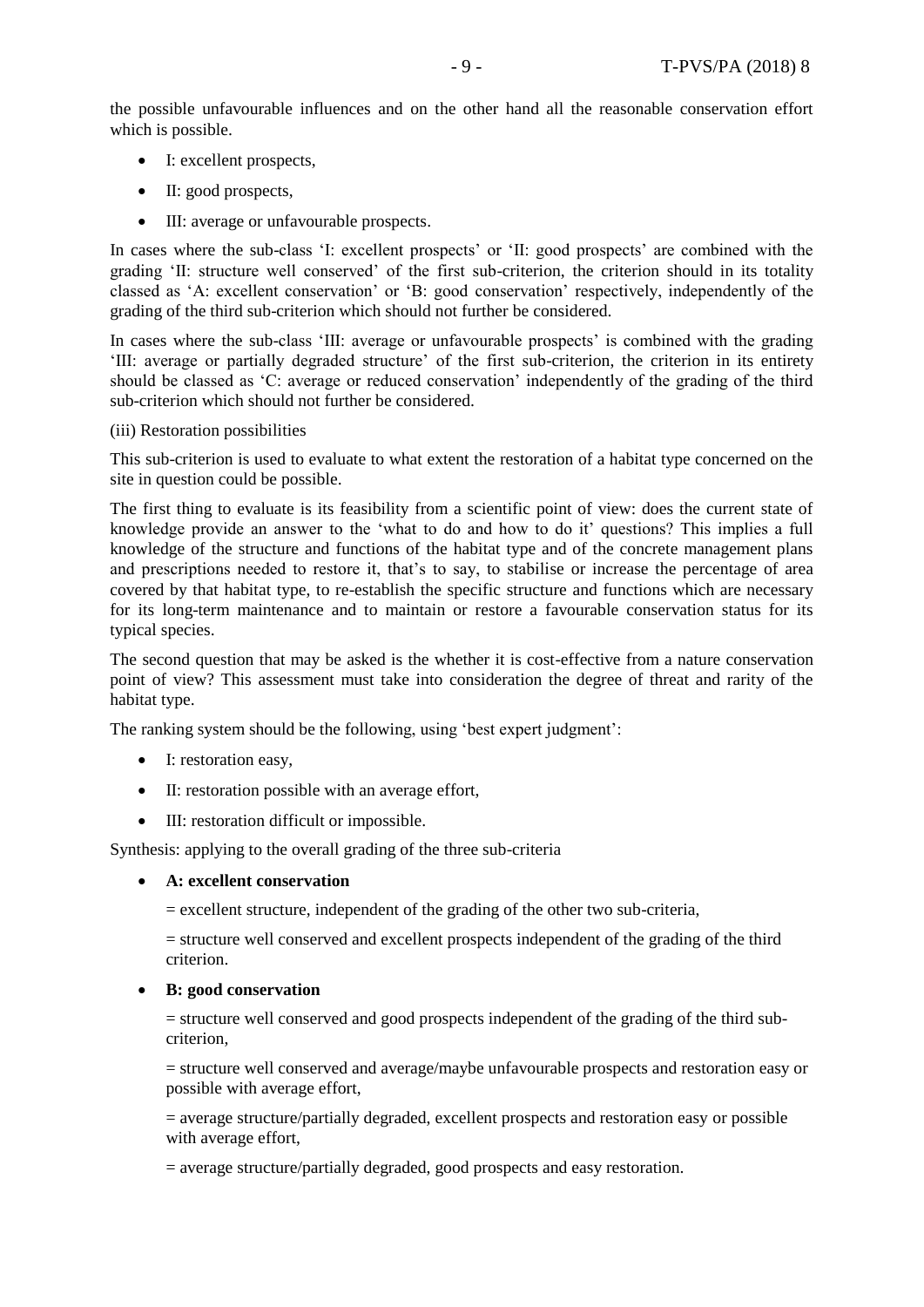## **C: average or reduced conservation**

= all other combinations.

— GLOBAL ASSESSMENT: Global assessment of the value of the site for conservation of the natural habitat type concerned.

This criterion refers to the global assessment of the value of the site for the conservation of the habitat type concerned. This criterion should be used to assess the previous criteria in an integrated way and taking into consideration the different weights they may have for the habitat under consideration. Other aspects may be considered regarding the evaluation of the most relevant elements in order to globally assess their positive or negative influence on the conservation of the habitat type. The 'most relevant' elements may vary from habitat type to habitat type; they may include the human activities, both in the site or in its neighbouring areas, that are likely to influence the conservation status of the habitat type, the ownership of the land, the existing legal status of the site, the ecological relations between the different habitat types and species, etc.

The 'best expert judgment' may be used to assess this global value, and the ranking system used to express it should be as follows:

- **A: excellent value,**
- **B: good value,**
- **C: significant value.**

It should be noted that the Standard Data Form is for assessments of the conservation of a habitat or species on a particular site whereas the assessments under Resolution No. 8 (2012) concerns the status across all of a biogeographical region within a country. The term 'conservation status' is defined as a term describing the overall status for a habitat type or species in a biogeographical region. This conservation status is now regularly assessed in the frame of the 6-yearly progress reports under Resolution No. 8 (2012) of the Bern Convention. The assessment of sites includes an assessment of the 'degree of conservation' of a habitat type or species in a specific site.

#### *Figure 2*

#### **Example of data on habitat types present on the site and site evaluation for them (3.1)**

|      |                  |    | Resolution No. 4 (1996) Habitat types |       |               | Site assessment  |                  |              |              |  |  |  |  |
|------|------------------|----|---------------------------------------|-------|---------------|------------------|------------------|--------------|--------------|--|--|--|--|
| Code |                  |    |                                       |       |               | A B C D          | A B C            |              |              |  |  |  |  |
|      |                  | NP | Cover (ha)                            | Caves | Data quality  | Representativity | Relative Surface | Conservation | Global       |  |  |  |  |
|      | D <sub>1.2</sub> |    | 2 2 1 2 , 7 0                         |       | G             | B                | B                | B            | B            |  |  |  |  |
|      | H1               |    | $\boldsymbol{0}$                      | 3     | P             | $\mathcal{C}$    | $\sqrt{ }$       | $\Gamma$     |              |  |  |  |  |
|      | C1.222           |    | 921                                   |       | ${\mathsf G}$ | $\mathbf{A}$     | $\mathsf{C}$     | $\, {\bf B}$ | $\mathsf{C}$ |  |  |  |  |
|      | A2.2             |    | 1700                                  |       | P             | $\epsilon$       | A                | A            | B            |  |  |  |  |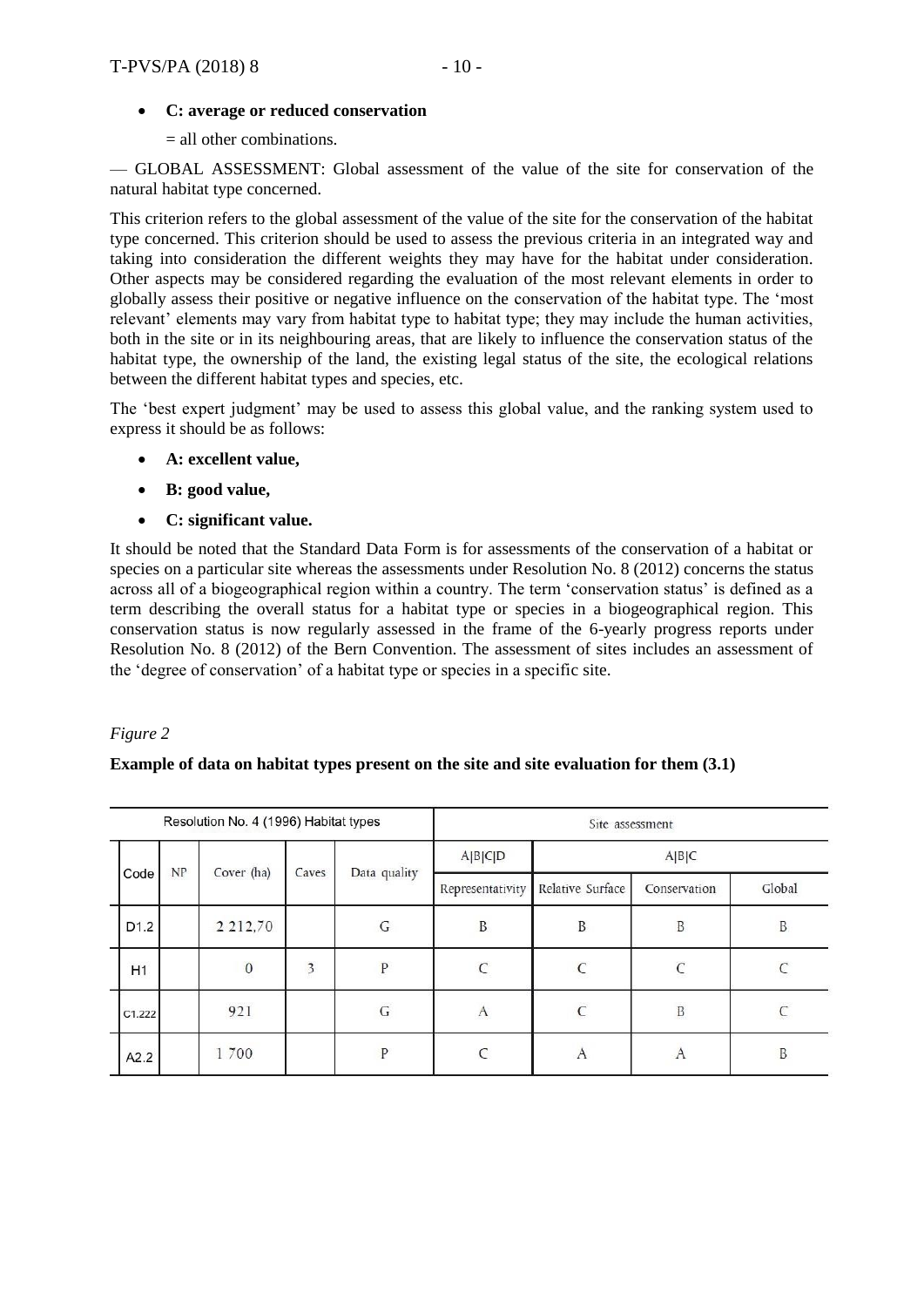*Figure 3* 

| Example of data on species listed in Resolution No. 6 (1998) and site evaluation for them (3.2) |  |  |  |
|-------------------------------------------------------------------------------------------------|--|--|--|
|                                                                                                 |  |  |  |

| Species      |      |                      |   |    |      |       | Site assessment |      |         |                 |              |      |       |      |
|--------------|------|----------------------|---|----|------|-------|-----------------|------|---------|-----------------|--------------|------|-------|------|
| Group        | Code | Name                 |   | NP |      |       | Size            | Unit | Cat.    | Data quality    | A B C D      |      | A B C |      |
|              |      |                      | S |    | Type | Min   | Max             |      | C R V P | <b>G M P DD</b> | Pop.         | Cons | Isol. | Glob |
| B            | A038 | Cygnus<br>cygnus     |   |    | W    | 800   | 1 000           | I    |         | M               | B            | B    | C     | B    |
| B            | A038 | Cygnus<br>cygnus     |   |    | c    | 1 500 | 1 500           | I    |         | P               | A            | B    | A     | B    |
| $\mathbf{P}$ | 1903 | Liparis<br>loeselii  |   |    | p    | 20    | 30              | I    |         | G               | C            | A    | C     | A    |
| I            | 1014 | Vertigo<br>angustior |   |    | p    |       |                 |      | R       | DD              | $\mathsf{C}$ | B    | B     | B    |

## <span id="page-10-0"></span>**3.2 Species referred to in Resolution No. 6 (1998) and site evaluation for them**

(i) *Code, name and population data on species* 

For sites as appropriate enter the Group, Code and Scientific Name of all fauna and flora species listed in Resolution No. 6 (1998) that occur at the site with an indication of their population within the site (see below).

**Group:** A = Amphibians, B = Birds, F = Fish, I = Invertebrates, M = Mammals, P = Plants, R = Reptiles.

**Code:** The four character sequential code for each species can be found in code list for species available from the Emerald Network Reference Portal.

**Sensitivity (S):** Indicate in this field whether the public availability of the information given for a certain species could be detrimental to its conservation, for example because it is subject to illegal collecting and the public availability of the information held by the SDF would genuinely increase that threat. If this is the case enter 'yes' in this field. If a species is marked as sensitive, the presence of the species on the site will not be disclosed to the public by the Secretariat of the Bern Convention on its own motion (for instance, by means of posting this information on a publicly available database or Internet-based site). If the information on the presence of this species in a certain area is already available to the public, e.g. online information, a marking of the species as sensitive cannot be considered justified.

**Non-presence (NP)** (optional): In cases where a species for which the site was originally designated for (e.g. which was formerly present in the site) is no longer present in the site, it is strongly recommended to indicate this by entering 'x' in the column NP (alternative to the deletion of the information for this species from the SDF). Species which have not been present on the site since the Resolution No. 6 (1998) came into force as well as 'historic occurrences' should not be noted.

Please note: Species are considered as no longer present in the site e.g. if they have not been observed in the site for a long time. The time period will vary between species, absence for a few years for an easy-to-observe species probably indicates disappearance whereas for difficult to observe species such as bryophytes or some insects, absence of observations for many years does not necessarily indicate absence if the habitat has not changed.

**Type:** Use the following categories: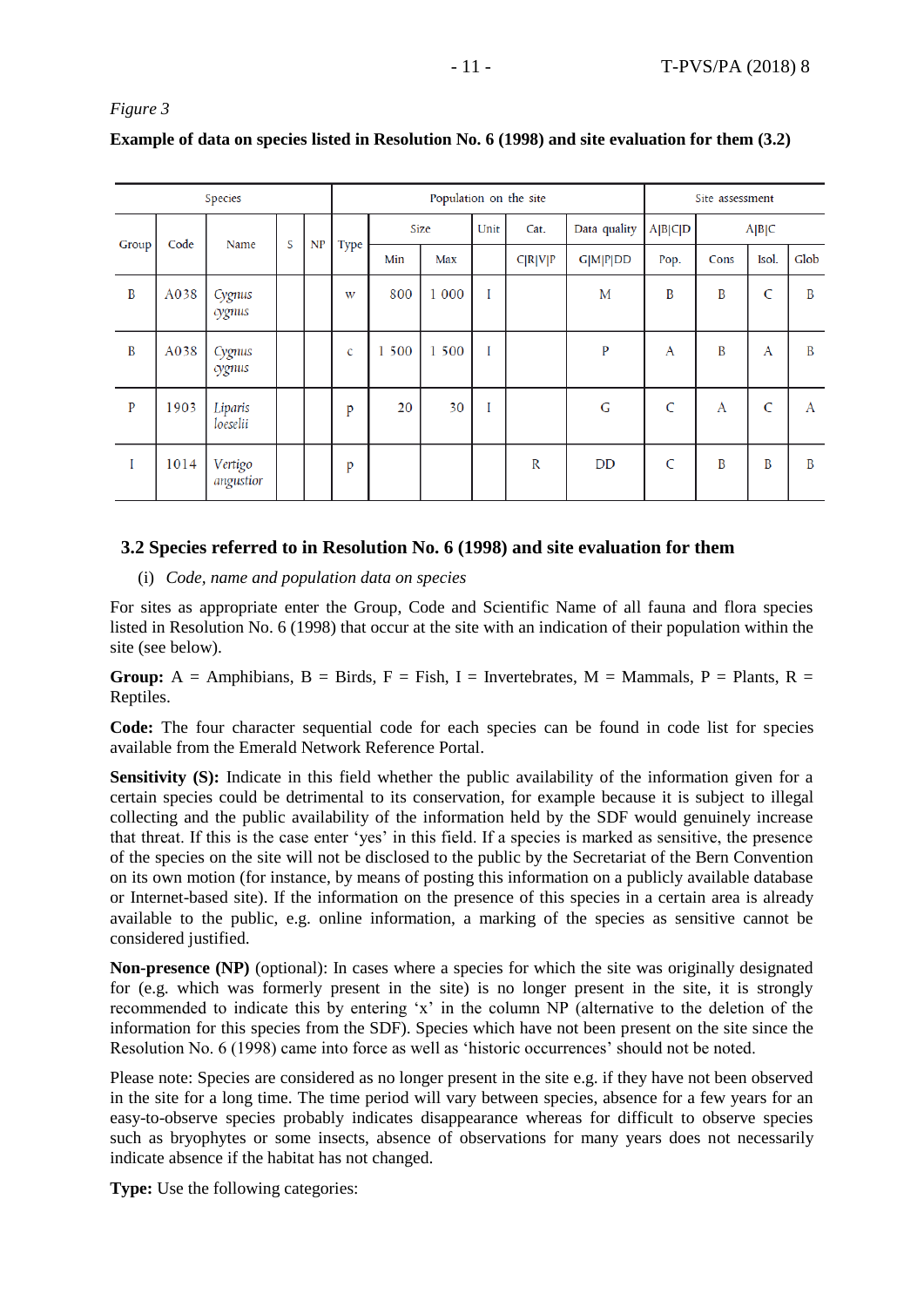- Permanent (p): to be found throughout the year on the site (non-migratory species or plant, resident population of migratory species).
- Reproducing (r): uses the site to raise young (e.g. breeding, nesting).
- Concentration (c): site used for staging or roosting or migration stop/over or for moulting outside the breeding grounds and excluding wintering.
- Wintering (w): uses the site during the winter.

Where a non-resident population is present on a site in more than one season entries should be made separate for these 'population types' (see example in Figure 3) e.g. as a number of fauna species, in particular many bird species, are migratory the site may be important for different aspects of the life cycle of species.

In case that it is not possible to enter data for different seasons, enter data for the most important (either wintering or concentration).

**Size:** As regards abundance, enter known population data if available. If the population size is known fill in both fields (min and max) with the same value. Where it is more appropriate to give a population interval, fill in the estimated values for the lower boundary (min) and the upper boundary (max) of this interval. Where a population interval is not known but information exists on either minimum or maximum population size, estimate the missing value for the interval. Please note that the min and max values should be an average over several years rather than extreme values.

Where even a rough estimation of the population size cannot be made, enter the population type (e.g. permanent) and enter in the 'data quality' field the value DD (data deficient). In this case the values for population size can be left empty and the field for abundance categories can be used instead (common (C), rare (R), very rare (V), or present (P)). The character of the population in the site can be further described in the text field 'Quality and Importance' (4.2) outlining the nature of the population (e.g. dense, dispersed or isolated). The abundance categories may be used in addition to the population size.

Please note: In cases where it should be indicated that a species is considered as a candidate for introduction on the site, enter '-1' in the field 'size'.

**Unit:** Indicate the unit of the population value in the corresponding field. Recommended units are individuals  $(= i)$  or pairs  $(= p)$  wherever possible, otherwise please use the most precise units available following the standardised list of population units and codes as developed under Resolution No. 8 (2012) reporting (see Reporting Reference Portal).

**Abundance category (Cat.):** see explanation above under 'size'  $- C =$  common, R = rare, V = very rare,  $P =$  present  $-$  this field should be filled in if the data are deficient (DD) and no population size estimation can be given or in addition to quantitative estimations of population size.

**Data quality:** Indicate the data quality using following code: G = 'Good' (e.g. based on surveys); M = 'Moderate' e.g. based on partial data with some extrapolation; P = 'Poor' e.g. rough estimation; DD = 'Data deficient' (recommended to use this entry, if not even an estimation of the population size can be made).

#### (ii) *Site assessment criteria for a given species listed in Resolution No. 6 (1998)*

— POPULATION: Size and density of the population of the species present on the site in relation to the populations present within national territory.

This criterion exists to evaluate the relative size and density of the population in the site with that of the national population.

This last aspect is in general quite difficult to evaluate. The optimal measure would be a percentage, resulting from the ratio of the population in the site/population in the national territory. It is proposed to use an estimate or a class interval according to the following progressive model:

• A:  $100 \% \ge p > 15 \%$ ,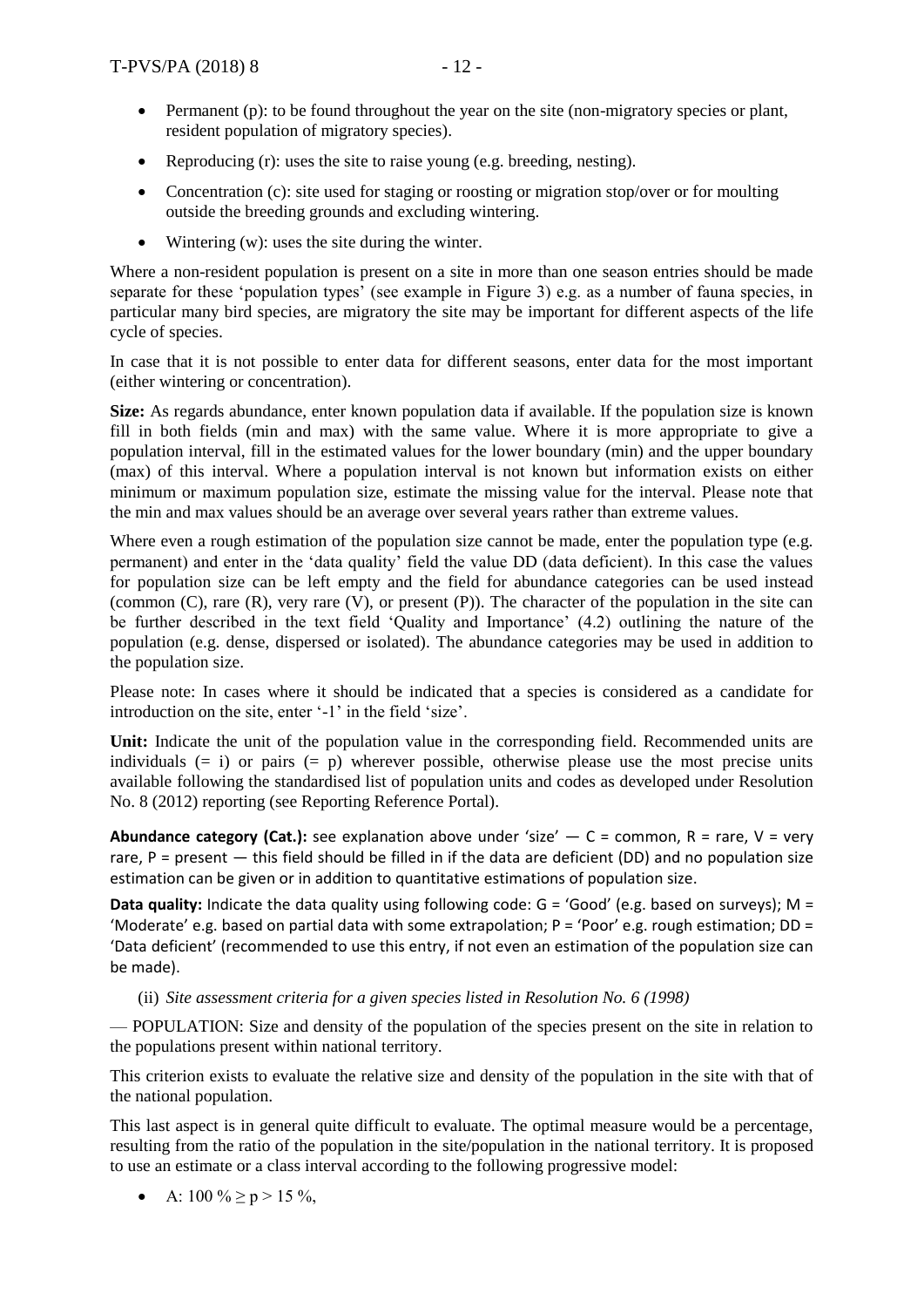- B:  $15\% \ge p > 2\%$ ,
- C:  $2\% \ge p > 0\%$ .

Furthermore, all cases where a population of the species concerned is present on the site in question in a non-significant manner must be indicated in a fourth category.

D: non-significant population.

Where a species is rarely observed on a site, for example only a vagrant, this is not considered to be a significant population and should be recorded as 'D'.

In cases where the site representativity for the population concerned is classed as 'D: non-significant', no other indication is required for the other evaluation criteria concerning this habitat type on the site in question. In these cases the criteria 'Conservation', 'Isolation' and 'Global evaluation' should not be marked.

— DEGREE OF CONSERVATION: Degree of conservation of the features of the habitat which are important for the species concerned and possibilities for restoration.

This criterion comprises two sub-criteria:

- degree of conservation of the features of the habitat important for the species;
- restoration possibilities.
- (i) Degree of conservation of the features of the habitat important for the species

Criterion (i) requires a global evaluation of the features of the habitat regarding the biological requirements of a given species. The features relating to population dynamics are among the most appropriate for both animal and plant species. The structure of the habitat and some abiotic features should be assessed.

The 'best expert judgment' should be used to rank this criterion:

- I: elements in excellent condition.
- II: elements well conserved.
- III: elements in average or partially degraded condition.

In cases where the sub-class 'I: elements in excellent condition' or 'II: elements well conserved' is given the criterion should in its totality be classed as 'A: excellent conservation' or 'B: good conservation' respectively independently of the grading of the other sub-criteria.

(ii) Restoration possibilities

For this sub-criterion, which only needs to be taken into account when the elements are in an average or partially degraded condition, an approach analogous to that of criterion  $A(c)(iii)$ , should be used, adding an evaluation of the viability of the population under consideration. This should result in the system of grading as follows:

- I: restoration easy,
- II: restoration possible with average effort,
- III: restoration difficult or impossible.

Synthesis applying to classification if the two sub-criteria

#### **A: conservation excellent**

= elements in an excellent condition, independent of the grading of the possibility of restoration.

**B: good conservation** 

 $=$  elements well conserved independent of the grading of the possibility of restoration,

= elements in average or partially degraded condition and easy to restore.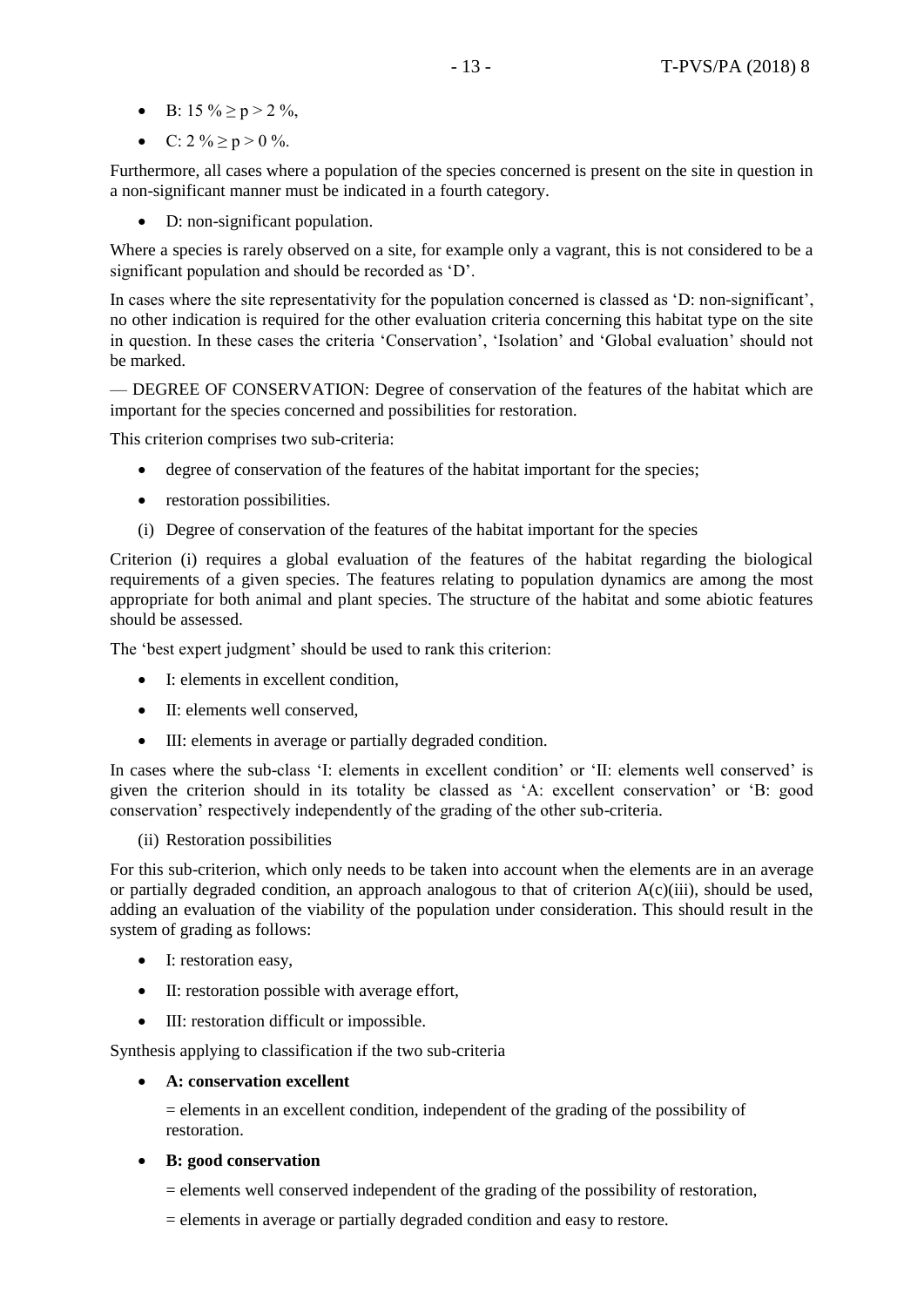# **C: average or reduced conservation**

= all other combinations.

— ISOLATION: Degree of isolation of the population present on the site in relation to the natural range of the species.

This criterion may be interpreted as an approximate measure of the contribution of a given population to the genetic diversity of the species on the one hand and of the fragility of this specific population on the other hand. Using a simplistic approach one may say that the more a population is isolated (in relation to its natural range), the greater is its contribution to the genetic diversity of the species. Consequently the term 'isolation' should be considered in a wider context, applying equally to strict endemics, to sub-species/varieties/races as well as sub-populations of a meta-population. In this context the following grading should be used:

- **A: population (almost) isolated,**
- **B: population not-isolated, but on margins of area of distribution,**
- **C: population not-isolated within extended distribution range.**

— GLOBAL: Global assessment of the value of the site for conservation of the species concerned.

This criterion refers to the global assessment of the value of the site for the conservation of the species concerned. It may be used to sum up the previous criteria and also to assess other features of the site thought to be relevant for a given species. These features may vary from one species to another and might include human activities on the site or in nearby areas which are capable of influencing the conservation status of the species, land management, the statutory protection of the site, ecological relations between the different types of habitats and species, etc.

A 'best expert judgment' may be used for this global evaluation, using the following ranking system:

- **A: excellent value,**
- **B: good value,**
- **C: significant value.**

It should be noted that the Standard Data Form is for assessments of the conservation of a habitat or species on a particular site whereas the assessments under Resolution No. 8 (2012) concerns the status across all of a biogeographical region within a country. The term 'conservation status' is defined in as a term describing the overall status for a habitat type or species in a biogeographical region. This conservation status is now regularly assessed in the frame of the 6-yearly progress reports under Resolution No. 8 (2012) of the Bern Convention. The assessment of sites includes an assessment of the 'degree of conservation' of a habitat type or species in a specific site.

# <span id="page-13-0"></span>**3.3 Other important species of flora and fauna (optional)**

All other important species of flora and fauna may be subsequently entered, where they are relevant to the conservation and management of the site, according to the following procedure:

**Group:** Enter the code of the relevant species group ( $A =$  Amphibians,  $B =$  Birds,  $F =$  Fish, Fu = Fungi, I = Invertebrates, L = Lichens, M = Mammals, P = Plants, R = Reptiles),

**Name and code:** Provide the scientific name of the species and the code as provided in the code list for species available from the Emerald Network Reference Portal,

**Sensitivity (S):** Indicate in this field whether the public availability of the information given for a certain species could be detrimental to its conservation, for example because it is subject to illegal collecting and the public availability of the information held by the SDF would genuinely increase that threat. If this is the case enter 'yes' in this field. If a species is marked as sensitive, the presence of the species on the site will not be disclosed to the public by the Secretariat of the Bern Convention on its own motion (for instance, by means of posting this information on a publicly available database or Internet-based site). If the information on the presence of this species in a certain area is already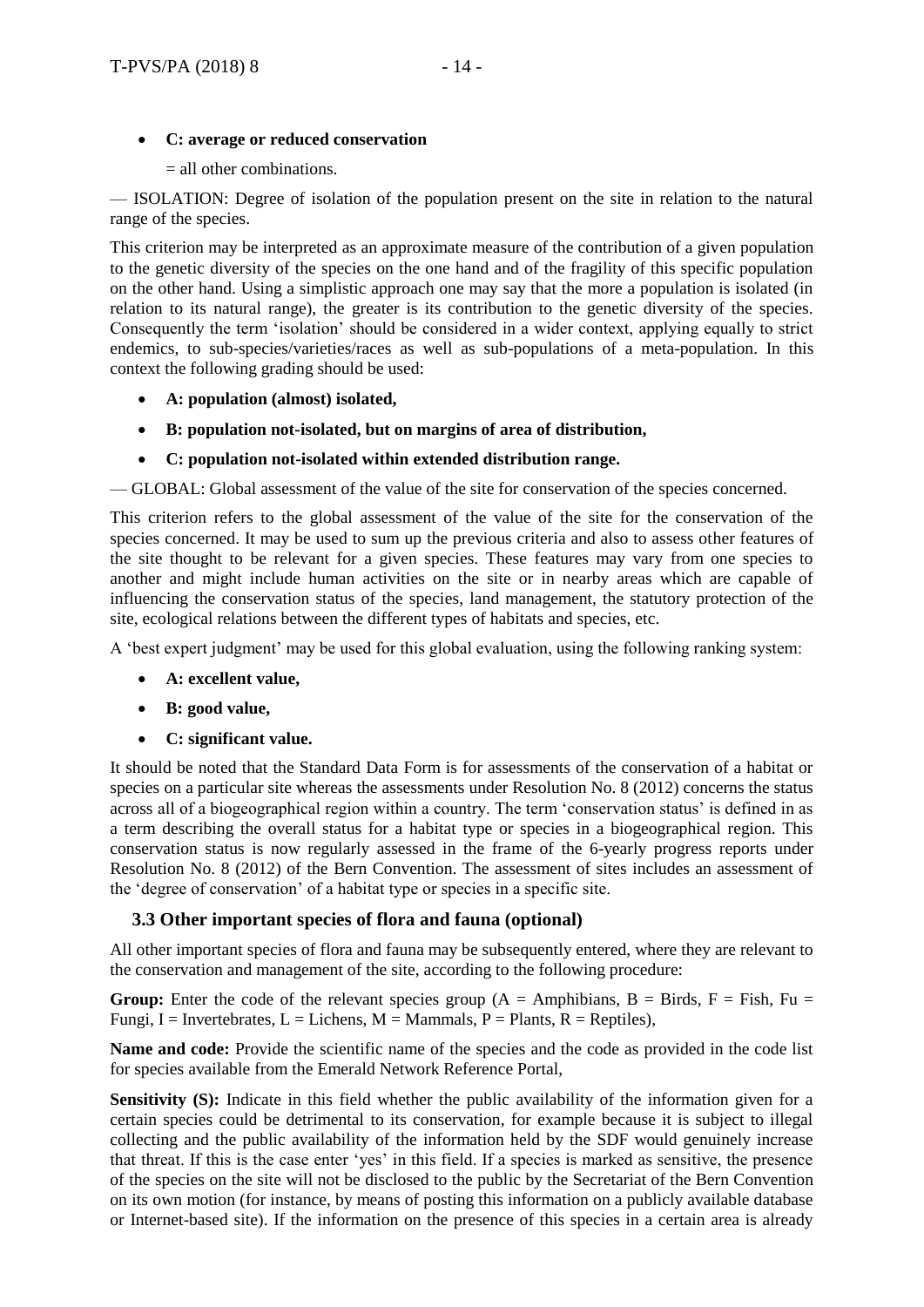available to the public, e.g. through publications or online information, a marking of the species as sensitive cannot be considered justified,

**Non-presence (NP)** (optional): In cases where a species formerly present in the site is no longer present this can be indicated by entering 'x' in the column NP (alternative to the deletion of the information for this species from the SDF).

Please Note: Species are considered as no longer present in the site e.g. if they have not been observed in the site for a long time. The time period will vary between species, absence for a few years for an easy-to-observe species probably indicates disappearance whereas for difficult to observe species such as bryophytes or some insects, absence of observations for many years does not necessarily indicate absence if the habitat has not changed,

**Size:** Provide information on population size. Where an exact number is not known give a population interval if possible, fill in the values for the lower boundary (min) and the upper boundary (max) of this interval. Where a population interval is not known but information exists on minimum or maximum population size, estimate the missing value for the interval. Indicate the unit of the population value in the according field. Units should be pairs  $(= p)$  or individuals  $(= i)$  wherever possible, otherwise please follow the standard list of population units and codes as developed under Resolution No. 8 (2012) reporting (see Reporting Reference Portal). If necessary units other than those used for Resolution No. 8 (2012) reporting can be entered,

**Category:** Where quantitative data do not exist indicate whether the species is common (C), rare (R), or very rare (V). In the absence of any population data indicate it as being present (P) (see Figure 4 for an example).

Please indicate the motivation for listing each species using the following categories:

- A. National Red List Data,
- B. Endemics,
- C. International Conventions (including Berne, Bonn and Biodiversity),
- D. Other reasons.

Multiple entries of categories are possible. Further details on the motivations for listing individual species, especially regarding D, can be given in Section 4.2 which is the free text field for describing the quality and importance of the site.

#### *Figure 4*

#### **Example of data on other species (3.3)**

| <b>Species</b> |      |                        |   |    |      | Population in the site |      |              |                  |   | Motivation       |   |              |             |  |  |
|----------------|------|------------------------|---|----|------|------------------------|------|--------------|------------------|---|------------------|---|--------------|-------------|--|--|
| Group          | Code | Name                   | S | NP | Size |                        | Unit | Cat.         | Species<br>Annex |   | Other Categories |   |              |             |  |  |
|                |      |                        |   |    | Min  | Max                    |      | C R V P      | IV               | V | A                | B | $\mathsf{C}$ | D           |  |  |
| $\mathbf P$    |      | Acer heldreichii       |   |    | 51   | 100                    | I    |              |                  |   |                  | X |              |             |  |  |
| $\mathbf{P}$   |      | Accipter nisus         |   |    | 2    | $\overline{4}$         | I    |              |                  |   |                  |   |              | X           |  |  |
| M              |      | Eptesicus serotinus    |   |    | 150  | 200                    | I    |              | X                |   | X                |   |              |             |  |  |
|                |      | Ectemnius massiliensis |   |    |      |                        |      | $\mathbb R$  |                  |   |                  |   |              | $\mathbf x$ |  |  |
| $\mathbb{R}$   |      | Elaphe longissima      |   |    |      |                        |      | $\mathsf{C}$ | X                |   |                  |   | X            |             |  |  |
| P              |      | Campanula morettiana   |   |    |      |                        |      | $\mathsf{C}$ | X                |   | X                |   |              |             |  |  |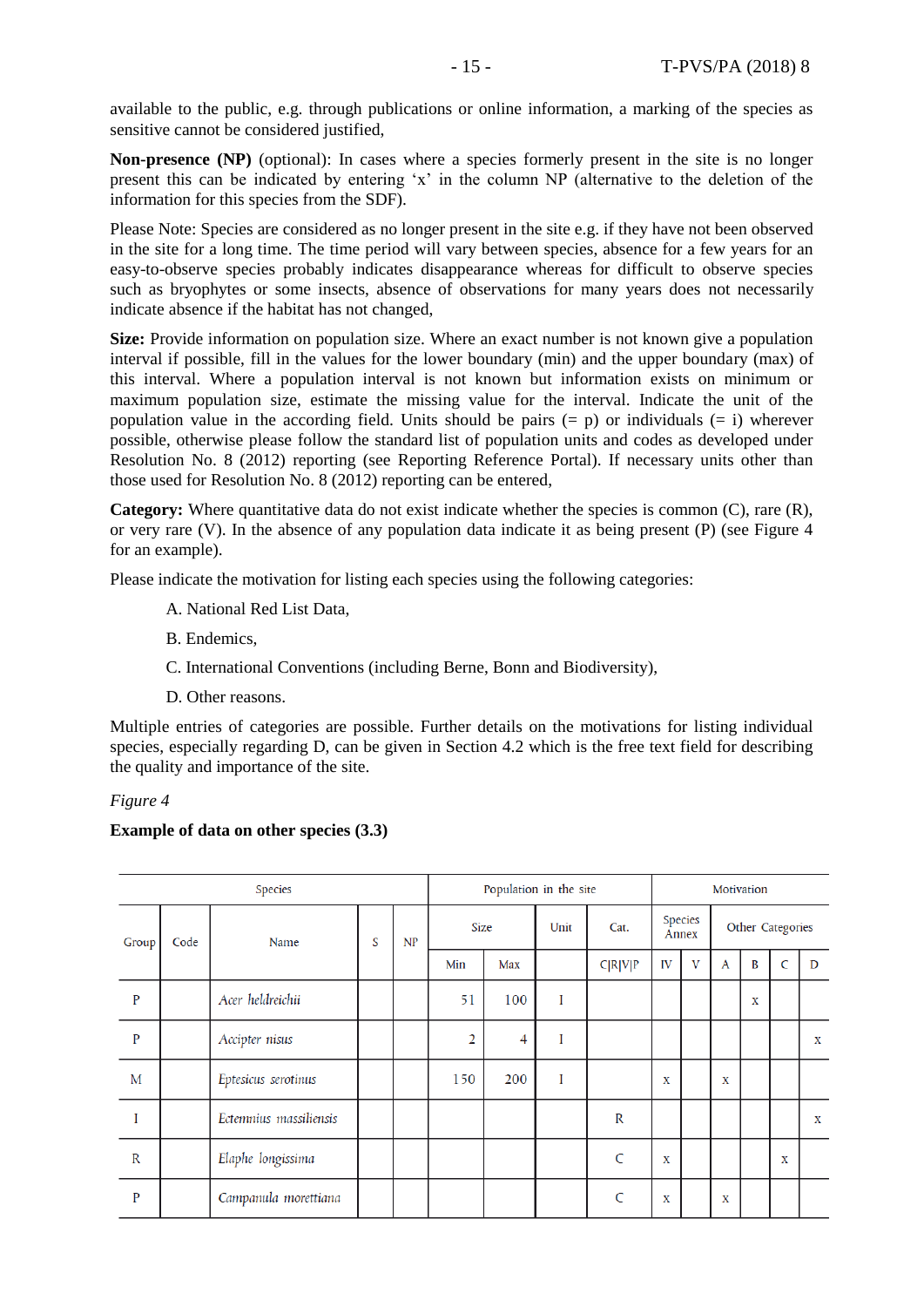# <span id="page-15-0"></span>**4. SITE DESCRIPTION**

# <span id="page-15-1"></span>**4.1 General site character**

This field should provide an overall 'picture' of the site. Summarise the broad characteristics of the site starting with an indication of the site's division into broad habitat classes using best expert judgment to estimate their percentage cover (these habitat classes are listed together with their codings in the Emerald Network Reference Portal). The total cover of habitat classes should be 100 % and correspond to the total surface area of the site. It is expected that information under this section will not always be in line with information given under Section 3.1 (Habitat types listed in Resolution No. 4 (1996)) due to the use of different data sources.

'Other site characteristics': The main geological, geomorphological and landscape features of importance should be described in the free text field of 4.1. Where relevant indicate the dominant vegetation types. Also mention other habitats or species which are not listed in the Resolutions No. 4 (1996) and No. 6 (1998) important for the conservation of the site. Where further detailed breakdown of the information on habitat classes is important for the conservation of the site (e.g. whether dehesas or vineyards) this should be given in this free text section. Information on small linear and mosaictype wooded areas (e.g. hedges, boscage, tree lines) should also be provided under this general text.

# <span id="page-15-2"></span>**4.2 Quality and importance**

Enter the overall indication of the quality and importance of the site, in view of the conservation objectives of Emerald Network.

For internationally important wetlands that regularly hold more than 20 000 waterfowl this fact should be entered here.

Where a species is listed in Section 3.3 with motivation D, outline the basis for its inclusion.

## <span id="page-15-3"></span>**4.3 Threats, pressures and activities with impact on the site**

Impacts relate to all human activities and natural processes that may have an influence, either positive or negative, on the conservation and management of the site. It is recognised that an impact can be negative for one habitat or species in the site while it is positive for another. Nevertheless it is the purpose of this field to collect information on the most important threats, pressures and activities for the site in general rather than to report on everything. Please also take into account threats, pressures and activities in the surroundings of the site, if they affect the integrity of the site. Whether this is the case will depend among other factors such as on local topography, the size and nature of the site and on the type of human activities. The information should reflect the most recent situation. It is understood that threats, pressures and activities with negative impacts may be counteracted by the management measures. Therefore information on these should be read and understood in conjunction with e.g. management plans for the site.

You will find the valid Reference list of Threats, Pressures and Activities in the Emerald Network Reference Portal. Considering the most relevant threats, pressures and activities with impact on the site as such, enter the appropriate code of level 3 categories; in case that the level 3 categories are not applicable, level 2 can be used. The code list is the same as used for the reporting of impacts and activities under Resolution No. 8 (2012) of the Bern Convention.

The relative importance of a threat, pressure or activity must be ranked in three categories:

- H: High importance/impact: Great direct or immediate influence and/or acting over large areas.
- M: Medium importance/impact: Medium direct or immediate influence, mainly indirect influence and/or acting over moderate part of the area/regionally only.
- L: Low importance/impact: Low direct or immediate influence, indirect influence and/or acting over small part of the area/locally only.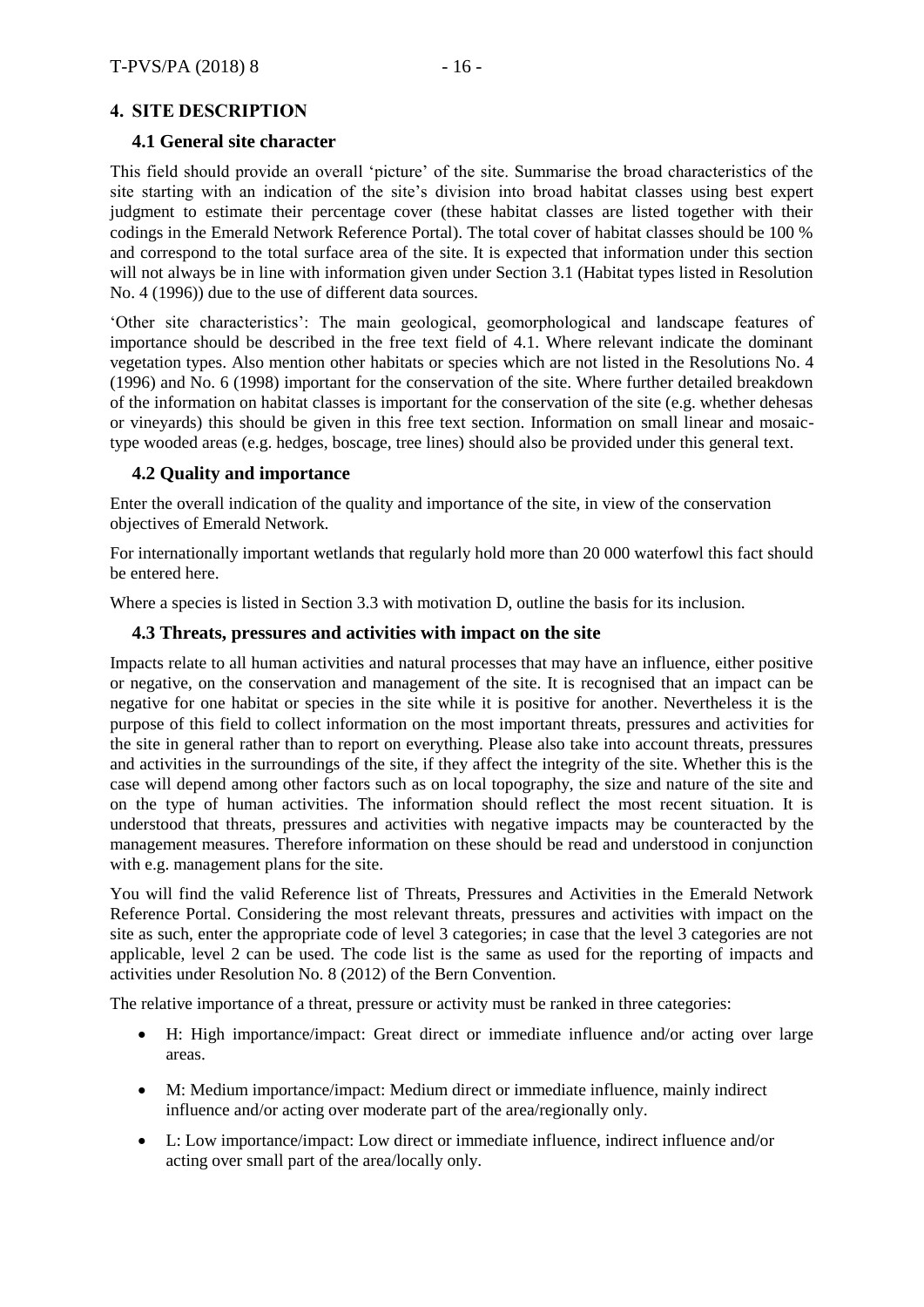The data entries for the highest rank are limited to a maximum of five negative and five positive impacts. The minimum obligatory number of data entries for each table is one impact. If there are no impacts and to be reported, enter 'x'. Within a category (H or M or L), there is no ranking. Data entries for impacts and activities with medium or low importance can be listed up to a limit of 20 entries. However, it is recommended to focus on the most relevant impacts and activities for the site.

Pollution qualifier (optional)

As pollution can have quite different effects according to the substances involved and have quite different sources, for example the question of nitrogen or phosphate input in aquatic ecosystems or atmospheric nitrogen input in terrestrial oligotrophic habitats, an additional qualifier for the specific kind of pollutants can be applied.

The following qualifiers can be used:

N: Nitrogen input

P: Phosphor/Phosphate input

A: Acid input/acidification

T: toxic inorganic chemicals

O: toxic organic chemicals

X: Mixed pollutions

Inside/outside qualifier

Indicate whether the threat, pressure or activity occurs/acts inside or outside the site or both as well.

#### <span id="page-16-0"></span>**4.4 Ownership (optional)**

Enter a general description of the site ownership by using the given ownership classes. Include an estimate of the proportion of the site area in each ownership class. Use the ownership classes which are analogous to those used within the World Database on Protected Areas (see [https://protectedplanet.net/c/wdpa-lookup-tables#Ownership%20Type\)](https://protectedplanet.net/c/wdpa-lookup-tables#Ownership%20Type)

## **Public:**

— National/Federal: Land belongs to all citizens, held by the national/federal government,

— State/Province: Land belongs to all citizens, held by the state/provincial Public government,

— Local/Municipal: Land belongs to all citizens, held by the local/municipal government.

**Joint or Co-Ownership**: Joint/Co-Ownership by two or more entities (e.g. public and private).

**Private:** Land not under public ownership e.g. NGO, individuals, corporations.

#### <span id="page-16-1"></span>**4.5 Documentation (optional)**

If available, for each site reference is made to relevant publications and/or scientific data concerning the site. Information entering should be made according to standard convention for scientific references. Unpublished papers or communications, referring to the information given in the recording form, should be included wherever useful. For links to online resources take into account that in general URLs often change and therefore avoid entering unstable URLs. The field can also be used for other information important for the documentation of the site.

## <span id="page-16-2"></span>**5. SITE PROTECTION STATUS (OPTIONAL)**

#### <span id="page-16-3"></span>**5.1 Protection status at national and regional level**

For each country, a sequential list of the relevant nature conservation designation types, which have statutory protection and their definition on the national/regional level is maintained by the European Environmental Agency and can be found in the Emerald Network Reference Portal. Three lists of protection types cover the following three categories: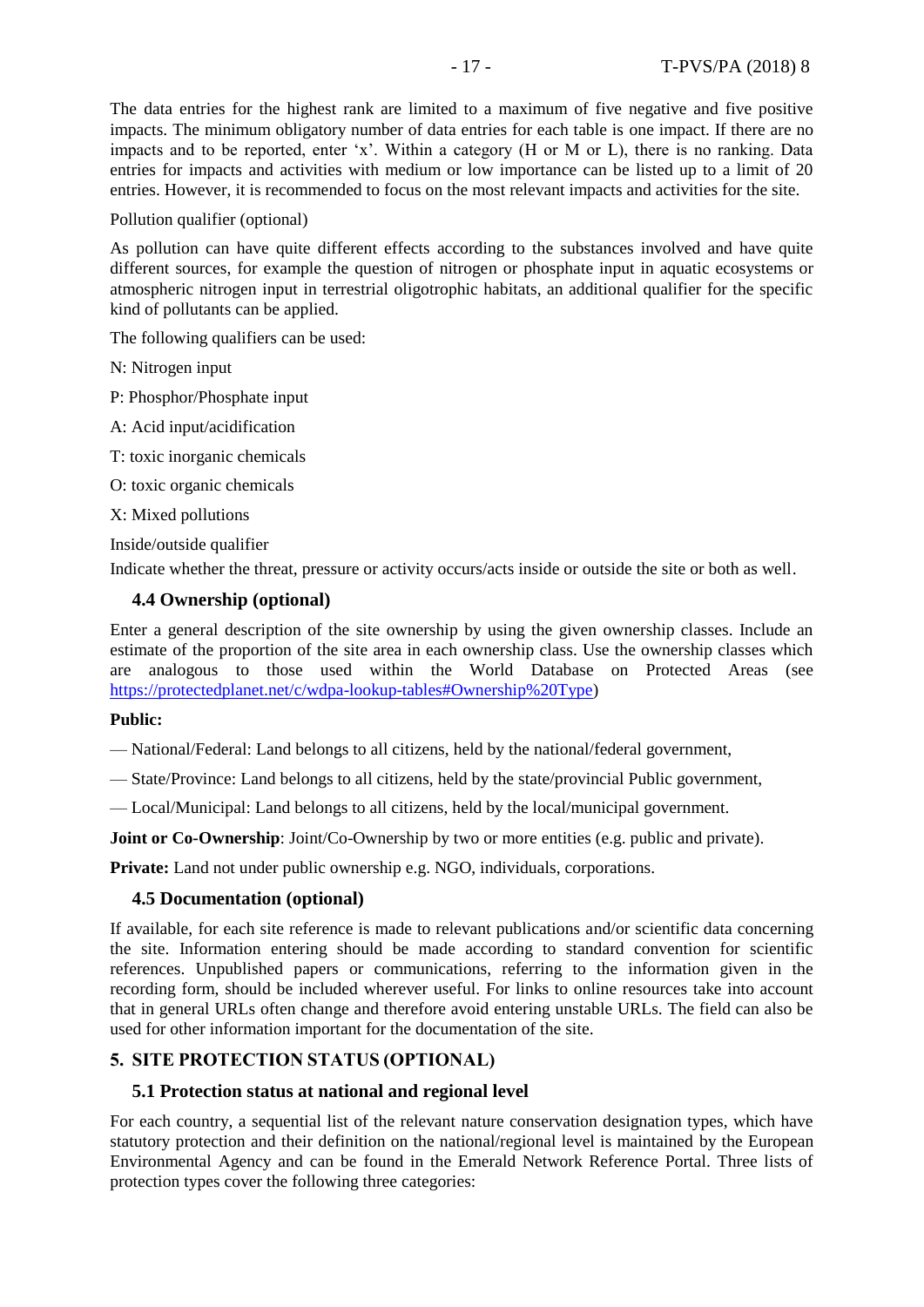- A. Designation types used with the intention to protect fauna, flora, habitats and landscapes (the latter as far as relevant for fauna, flora and for habitat protection);
- B. Statutes under sectorial, particularly forestry, legislative and administrative acts providing an adequate protection relevant for fauna, flora and habitat conservation;
- C. Private statutes providing durable protection for fauna, flora or habitats.

Protection types are ranked by strictness of protection starting the strictest statutes.

Where there is no protection status for the site it is important to indicate this by using the national code corresponding to 'No protection status'.

For each site the codes of the appropriate designation types are to be entered, together with the % cover within the site for each designation type. The information stored in this field is on the level of the different designation types. If for example several nature reserves of the same type are included in the recorded site, the percentage of the total area covered by these reserves is to be entered.

The relation of individual designated areas with the site is recorded separately (see 5.2).

# <span id="page-17-0"></span>**5.2 Relation of the described site with other sites (neighbouring sites and sites belonging to different designation types)**

This part of the recording form allows neighbouring sites or sites belonging to different designation types which overlap or neighbour each other to be indicated. The interrelationship between the different types is also established by cross- referencing them. All possible relationships are coded using one of the following:

— sites are coincident (use code =),

- the described site includes another site completely (use code +),
- the other site includes the described site completely (use code –),
- the two sites partially overlap (use code \*).

In addition to entering these codes, the percentage of the described site that is overlapping with the other site should be entered.

— Neighbouring sites are indicated with a '/'.

In addition, the form provides for possible designation types on the international level: Ramsar site, Biogenetic reserve, European Diploma area, Barcelona Convention site, Biosphere reserves, World Heritage site, OSPAR site, HELCOM site, Bucharest Convention site, Protected Marine Area or other.

Please enter national designations with the name of the site together with the type of relation (see above) and % overlap with reference to the described site.

# <span id="page-17-1"></span>**5.3 Site designation**

Enter as free text any aspect of the site designation that is not adequately covered by the codes used in the site designation code fields of Section 5.1 or 5.2.

# <span id="page-17-2"></span>**6. SITE MANAGEMENT**

# <span id="page-17-3"></span>**6.1 Body responsible for the site management**

Provide information on the body(ies) responsible for the management of the site.

Enter the full reference including name, address, phone/fax, e-mail of the authority and/or individual responsible for the management of the site.

It is possible to enter a full reference for more than one body.

# <span id="page-17-4"></span>**6.2 Management plan**

Indicate whether or not a specific and actual management plan exists for the site or whether one is in preparation. While it is acknowledged that management plans are not a requirement under the